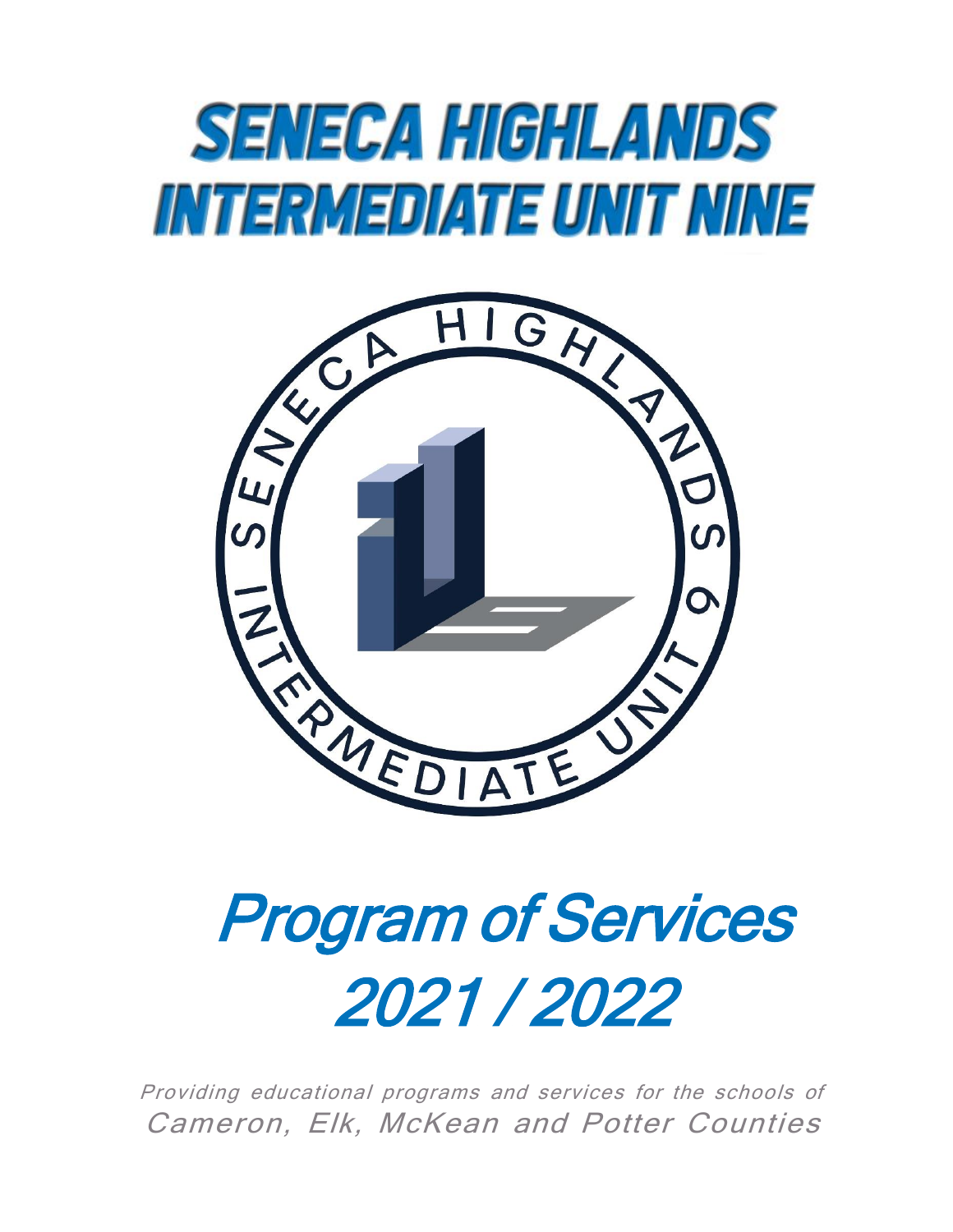# **Introduction**

The purpose of this booklet is to provide basic information about the programs and services of Seneca Highlands Intermediate Unit Nine.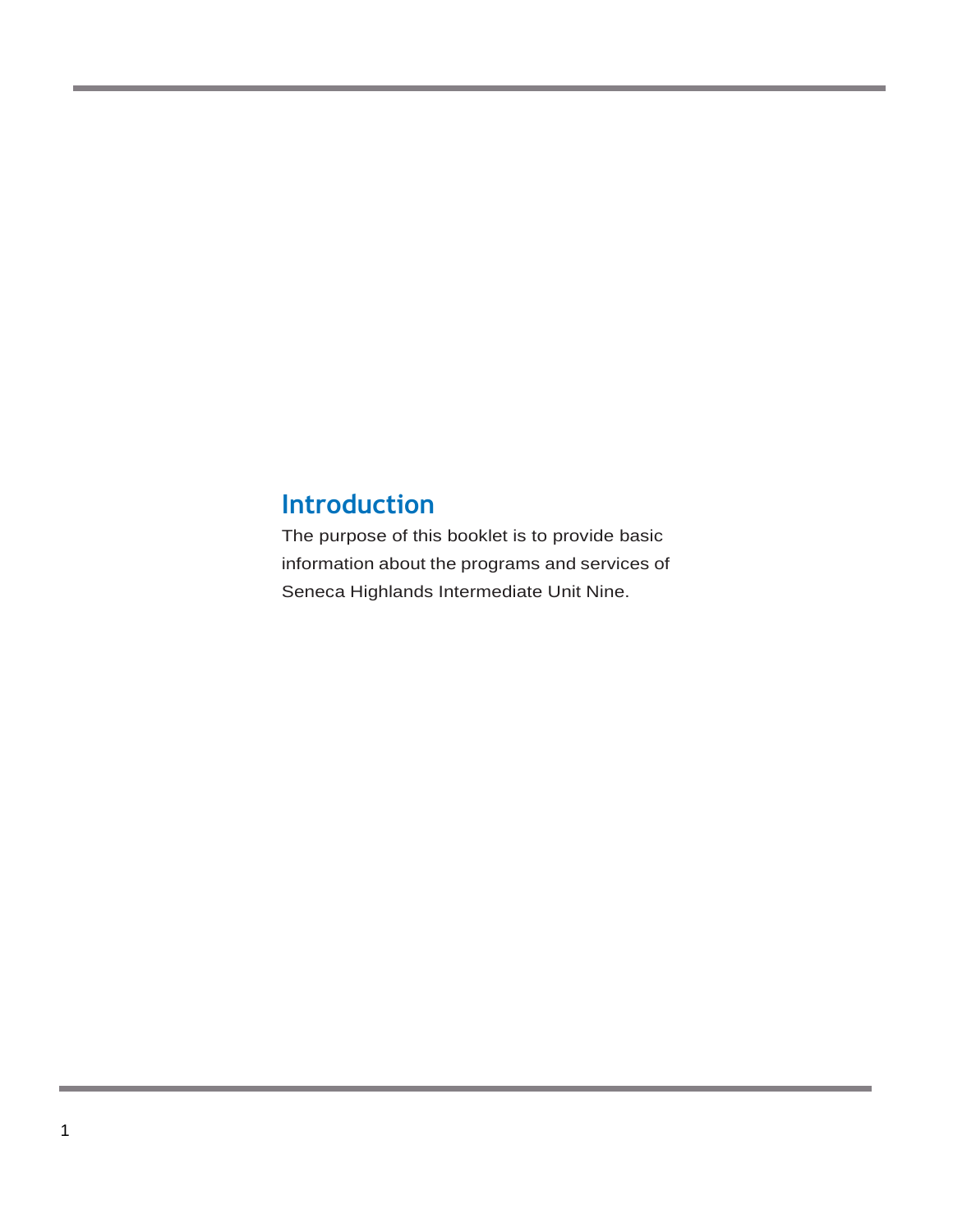### The Intermediate Unit

The Intermediate Unit is a part of Pennsylvania's educational system. Established July 1, 1971, the Intermediate Units replaced the County Offices of Education. By legislation,all 500 school districts in Pennsylvania belong to one of the twenty-nine Intermediate Units.

### About Intermediate Unit Nine

Intermediate Unit Nine is the Intermediate Unit in Pennsylvania which replaced the Offices of Education of Cameron, Elk, McKean and Potter Counties. It serves 11,720 public school students in fourteen school districts and 490 non-public school students in six schools. Intermediate Unit Nine covers an area of 3,300 square miles with a population of 85,817.

### Location of Intermediate Unit Nine

The main office is located at 119 S. Mechanic Street in Smethport, Pennsylvania. There are also branch offices at 85 Clyde Lynch Drive in Port Allegany, 306 North Main Streetin Coudersport, and 514 Market Street in Johnsonburg.

#### Purpose of the Intermediate Unit

The Intermediate Unit is an organization through which school districts can work cooperatively to provide services which they cannot afford or prefer not to offer individually. By providing certain services cooperatively, districts canavoid duplication of personnel, building space, instructional materials, and equipment. The Intermediate Unit also has been assigned responsibilities by the Legislature and by the Department of Education.



### Financing the Intermediate Unit

The Intermediate Unit receives payment from the fourteen districts for services, and other federal and State funds.

#### Control of the Intermediate Unit

The Intermediate Unit is a local educational agency controlled locally. The policy-making body is a board of education which consists of fourteen members. To be a school director of the Intermediate Unit, one must be on the board of school directors of one of the constituent districts.

Ultimately, the fourteen school districts, by approving expenditures for services, determine the work of the Intermediate Unit. Intermediate Unit staff, who meet at least five times per year with an Advisory Council consisting of the fourteen district superintendents, develop and recommend services to school directors of districts and of the Intermediate Unit.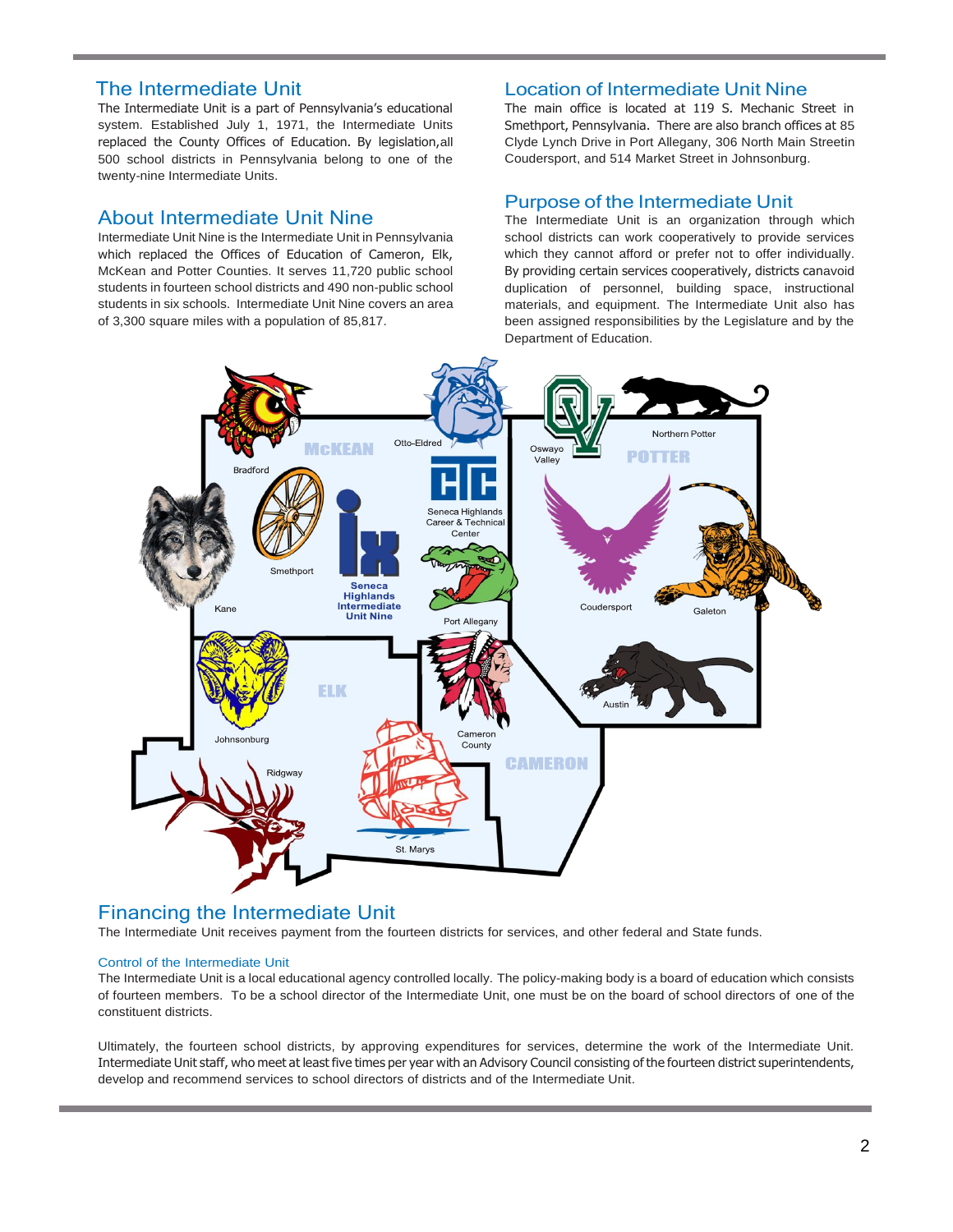# Commissioned Officer and Program Directors

# Intermediate Unit Board of Education

.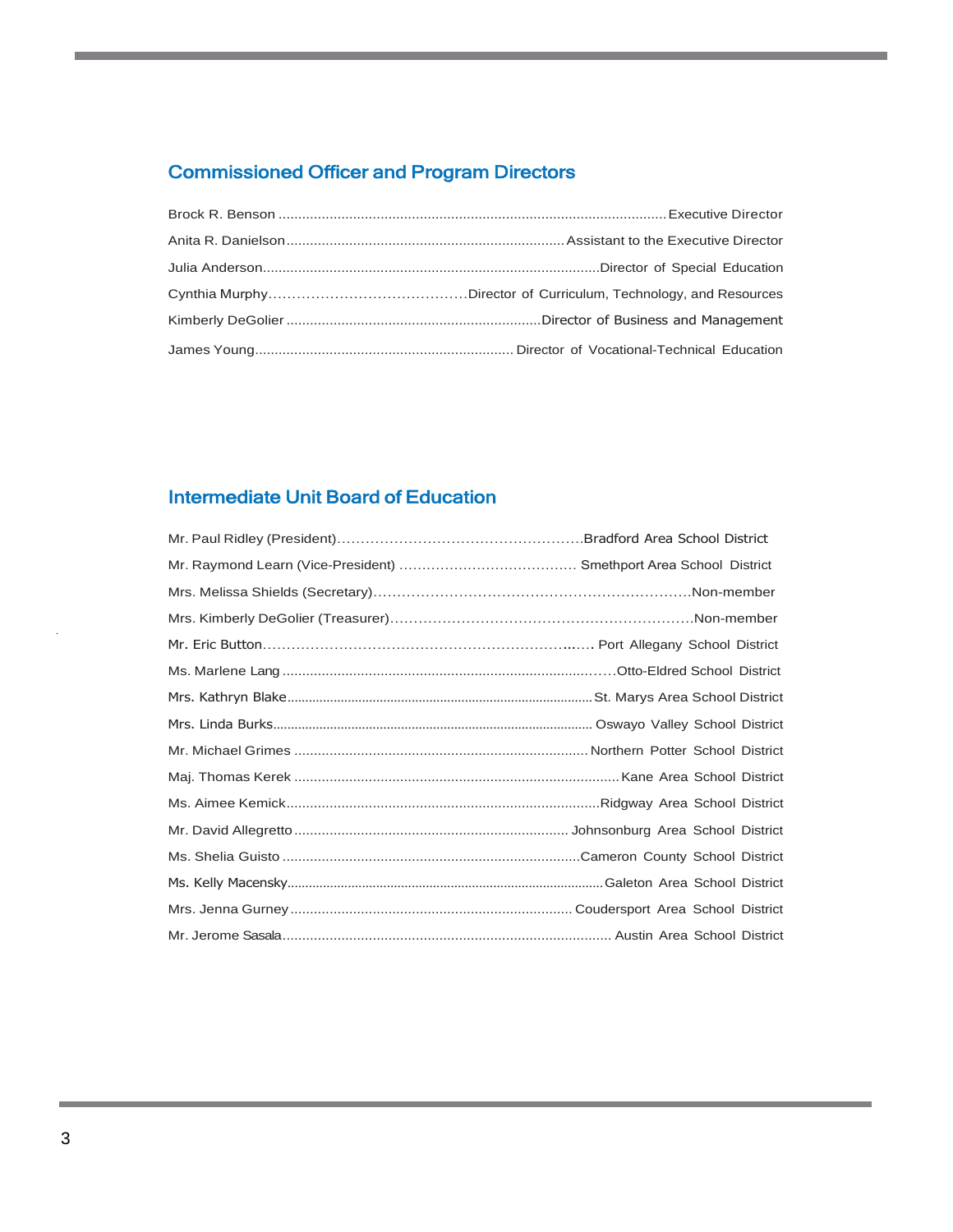# **Contents Major IU9 Services**

# 21/22

|     | <b>Services, General Operating Budget</b> | Administration (provides for the administration of all IU programs)6 |  |  |
|-----|-------------------------------------------|----------------------------------------------------------------------|--|--|
|     |                                           |                                                                      |  |  |
|     |                                           |                                                                      |  |  |
|     |                                           |                                                                      |  |  |
|     |                                           |                                                                      |  |  |
|     |                                           |                                                                      |  |  |
|     |                                           |                                                                      |  |  |
|     |                                           |                                                                      |  |  |
|     | <b>Programs, by Special Agreement</b>     | Title I                                                              |  |  |
|     |                                           | Title II                                                             |  |  |
|     |                                           |                                                                      |  |  |
|     |                                           | Seneca Highlands Wide Area Network (SHWAN)11                         |  |  |
|     |                                           |                                                                      |  |  |
|     |                                           |                                                                      |  |  |
| Ш.  | <b>Special Education</b>                  |                                                                      |  |  |
|     |                                           |                                                                      |  |  |
|     |                                           |                                                                      |  |  |
|     |                                           |                                                                      |  |  |
|     |                                           |                                                                      |  |  |
| IV. | <b>Career and Technical Center (CTC)</b>  |                                                                      |  |  |
|     |                                           |                                                                      |  |  |
|     |                                           |                                                                      |  |  |
|     |                                           |                                                                      |  |  |
|     | <b>Adult Programs</b>                     |                                                                      |  |  |
|     |                                           |                                                                      |  |  |
|     |                                           |                                                                      |  |  |

Because Intermediate Units must budget by program, a General Operating Budget and individual budgets are developed for each of the services listed.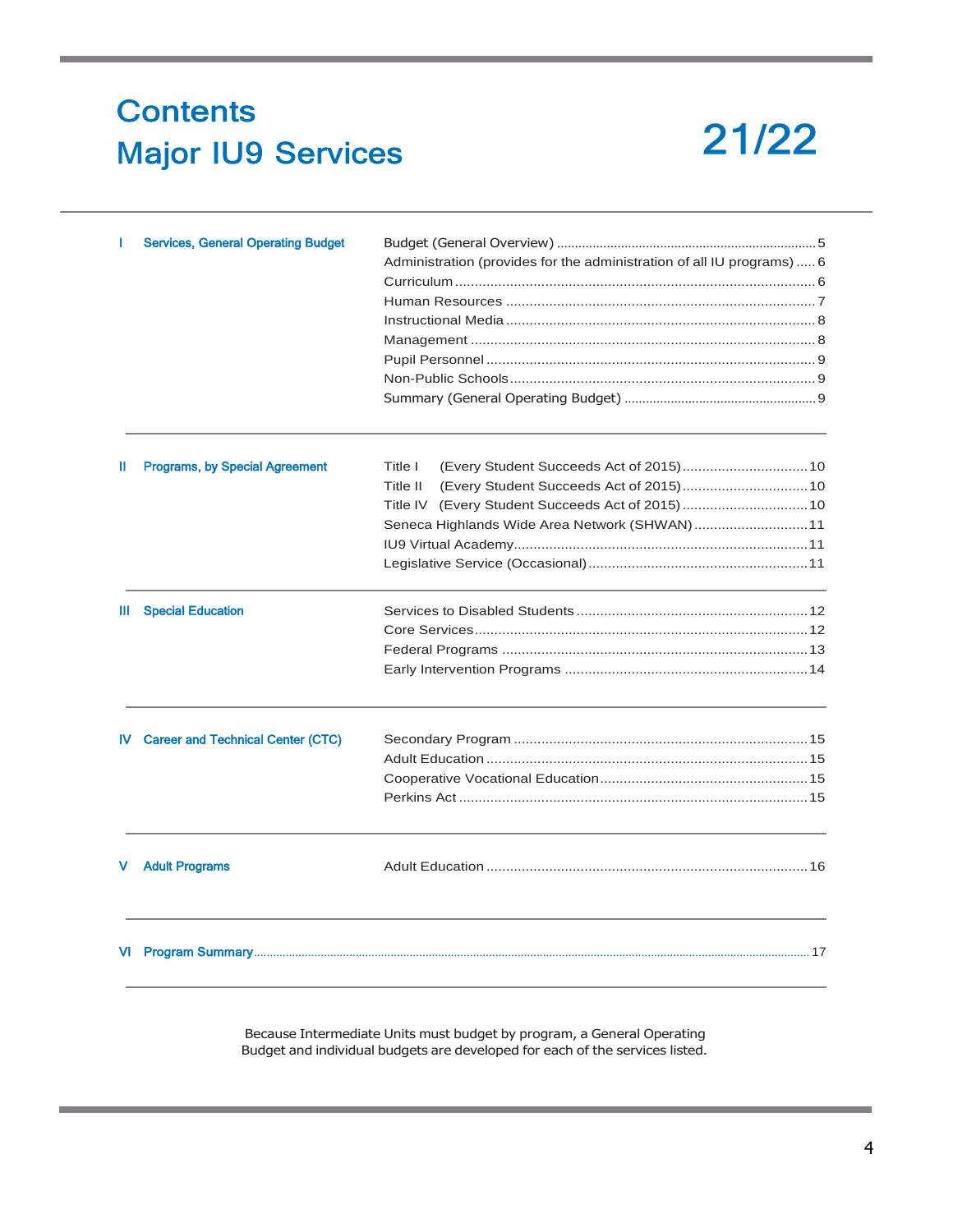# **Budgets**

# **General Overview of 2021/2022**

Comparative Analysis of General Operating Budget to Total SHIU Combined Budgets

### **\$21,320,221**

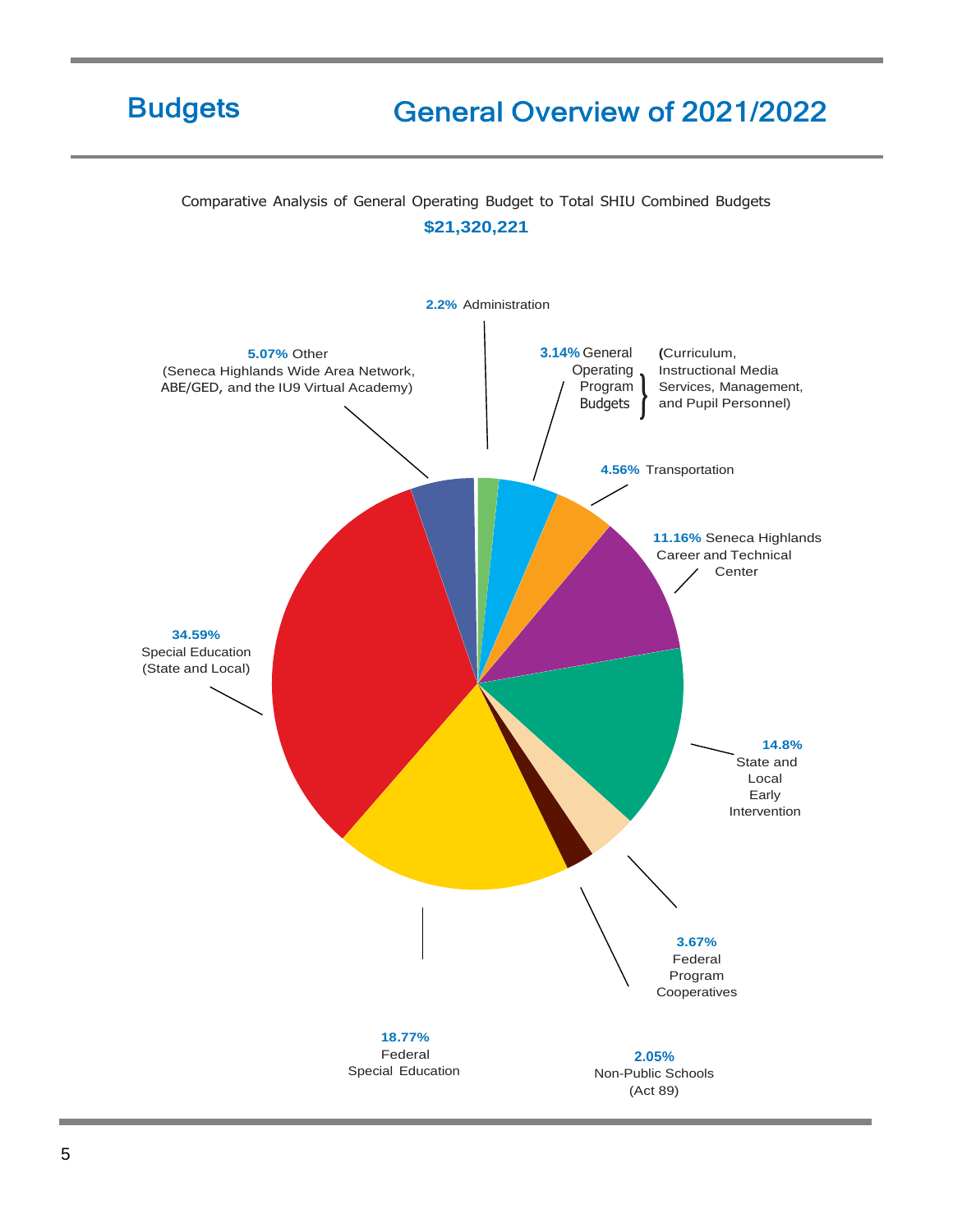# I. Services | General Operating Budget

# A. Administration

The administration oversees and manages all programs of the Intermediate Unit. Working with the Board of Education, Superintendents' Advisory Council, and Program Directors, the administrators direct the total Intermediate Unit operation and staff in providing services in the four-county region.

The office of the Assistant to the Executive Director provides technical assistance to districts in the following areas:

- Contracted transportation services
- Workshops for school board members, administrators, and other nonteaching school personnel
- Training sessions for business managers on accounting and PIMS (PA Information Management System) reporting
- Liaison services for the IU9 Virtual Academy
- Participate in negotiations with Seneca Highlands Education Association and Seneca Highlands Career and Technical Center Education Association

The Assistant to the Executive Director administers the coordination of medical insurance premiums for all schools within IU9 through the Insurance Trust and Premium Stabilization Fund. This cost-plus financial arrangement with Highmark Blue Cross began in 1982 with approximately 2000 employees enrolled in Blue Cross and Blue Shield at an annual cost of \$810,000. Today, the Trust insures 1,436 employees enrolled in Blue Cross, Blue Shield, Major Medical, Prescription Drugs, and Dental Insurance at an annual expense of \$23,951,740.

# B. Programs

### 1. Curriculum

The Office of Curriculum Services provides consultation and technical assistance in three areas: Curriculum Development, Educational Planning, and Instructional Improvement.

### Curriculum Development

- Providing assistance to districts in curriculum mapping and Standards Aligned Systems (SAS)
- Facilitating the IU9 Elementary and Secondary Curriculum Councils, and IU9 School Counselors
- Maintaining ESL resource library
- Acting as IU9 contact/facilitator for the Pennsylvania Inspired Leadership (PIL) initiative for school administrators

# Educational Planning

- Acting as a resource for Pennsylvania's Chapter 4, which includes the Academic Standards, the PSSA (PA System of School Assessment), Keystone Exams, and PA Core
- Facilitating workshops and meetings which provide professional education opportunities for IU/district staff members
- Developing and coordinating the annual Seneca Highlands Summer Curriculum Institute
- Providing a STEM Lending Library

#### Budget

\$466,657 (includes \$92,845 for operation and maintenance of central administration building)

#### Personnel

Executive Director (70%), Assistant to the Executive Director (50%), and Administrative Assistant (50%)

#### **Administrators**

Brock R. Benson Anita R. Danielson

#### Budget \$383,256

#### Personnel

Program Director, Curriculum Specialist, contracted teachers and consultants, a secretary (60%), and an Instructional Technology Integrator (50%)

Program Director Cynthia Murphy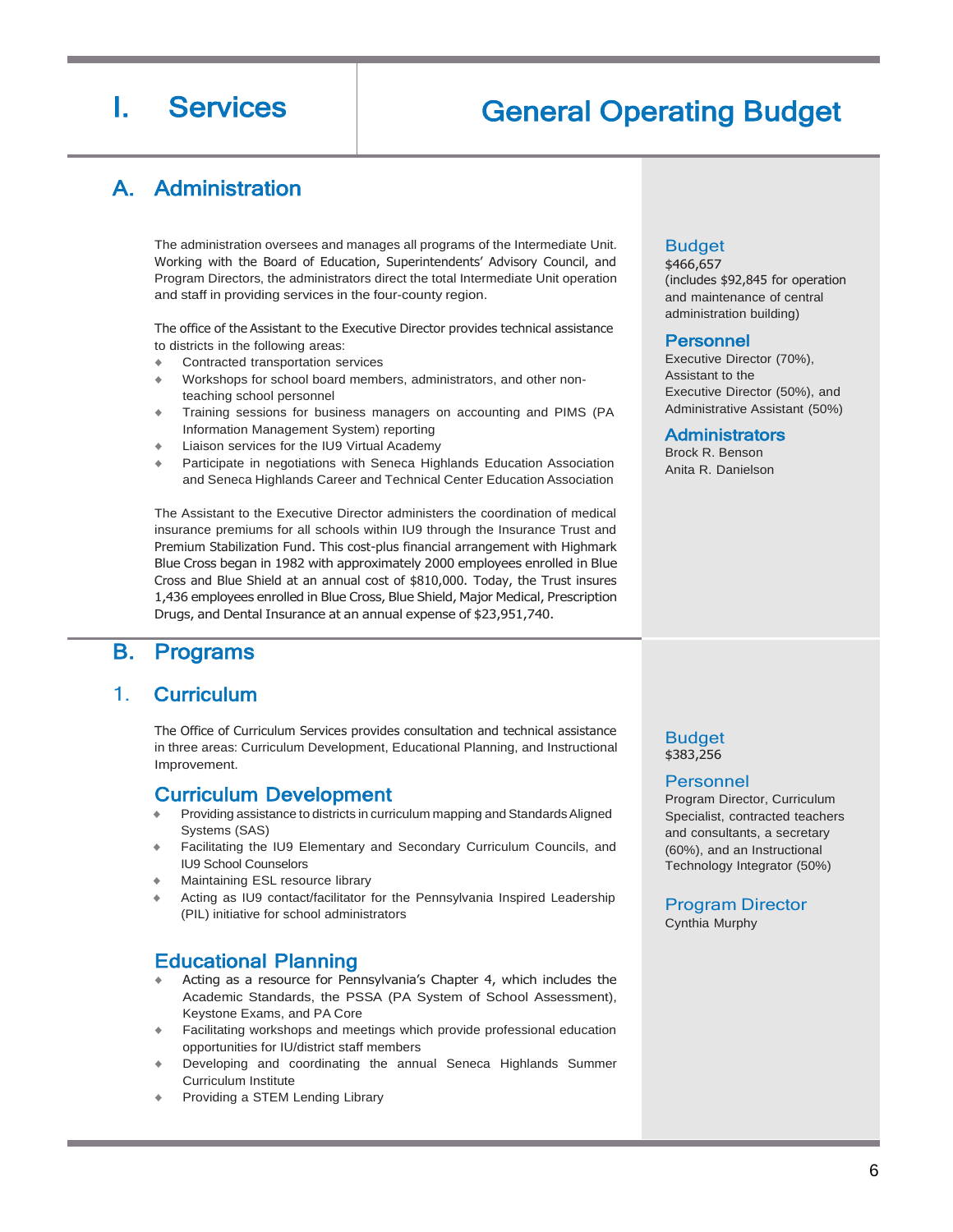- Coordinating the delivery of Continuing Professional Education courses (face-to-face and online instruction)
- IU9 liaison for Acts 48 and 45 and training/consultation on Acts 48 and 45 **Guidelines**
- Facilitating the Comprehensive Planning Initiative

### Instructional Improvement

- Working with districts to design and implement Comprehensive Plans
- Delivering specific training on Literacy and Math instructional strategies
- Delivering specific training on instructional strategies for content-area teachers
- Providing ongoing training/consultation for districts and IU staff on data analysis tools
- Providing focused assistance to struggling schools
- Providing training and consultation in Content Literacy
- Providing training and resources in STEM
- Participating in the IU9 Training Team for Substitute Teachers
- Delivering specific training on implementing virtual instruction

## 2. Human Resources

Human Resources is responsible for managing the Intermediate Unit's human resource program. This includes the establishment and maintenance of effective two-way communication among the various organizational levels; formulation, recommendation, and administration of the Intermediate Unit's human resources policies; and, when appropriate, reaching out to the school districts and responding to their human resource needs.

### Responsibilities of Human Resources

- Assist Intermediate Unit personnel and school districts in program evaluation, development of job descriptions, and labor relations law
- Develop and conduct evaluation procedures for Intermediate Unit personnel. Coordinate training, supervision, and evaluation of secretarial and support staff
- Provide services to Intermediate Unit employees and school districts regarding certification requirements and training/awareness of human resources-related topics
- Provide information to Intermediate Unit employees and school districts in HIPAA, COBRA, PIMS, and TIMS
- Maintain Intermediate Unit certification records and advise employees on issues regarding certification
- Coordinate Intermediate hiring practices, which include:
	- Certification Benefits
	- I-9 Retirement
	- FBI Clearances Calculation of placement on the salary scale
- Coordinate 403b Plans and oversee Section 125 Plans
- File Workers' Compensation claims
- Serve as school bus driver instructor coordinator for Cameron, Elk, McKean, and Potter Counties
- $ID$  Badges production of full color photo  $IDS$

#### Personnel

Administrator Anita R. Danielson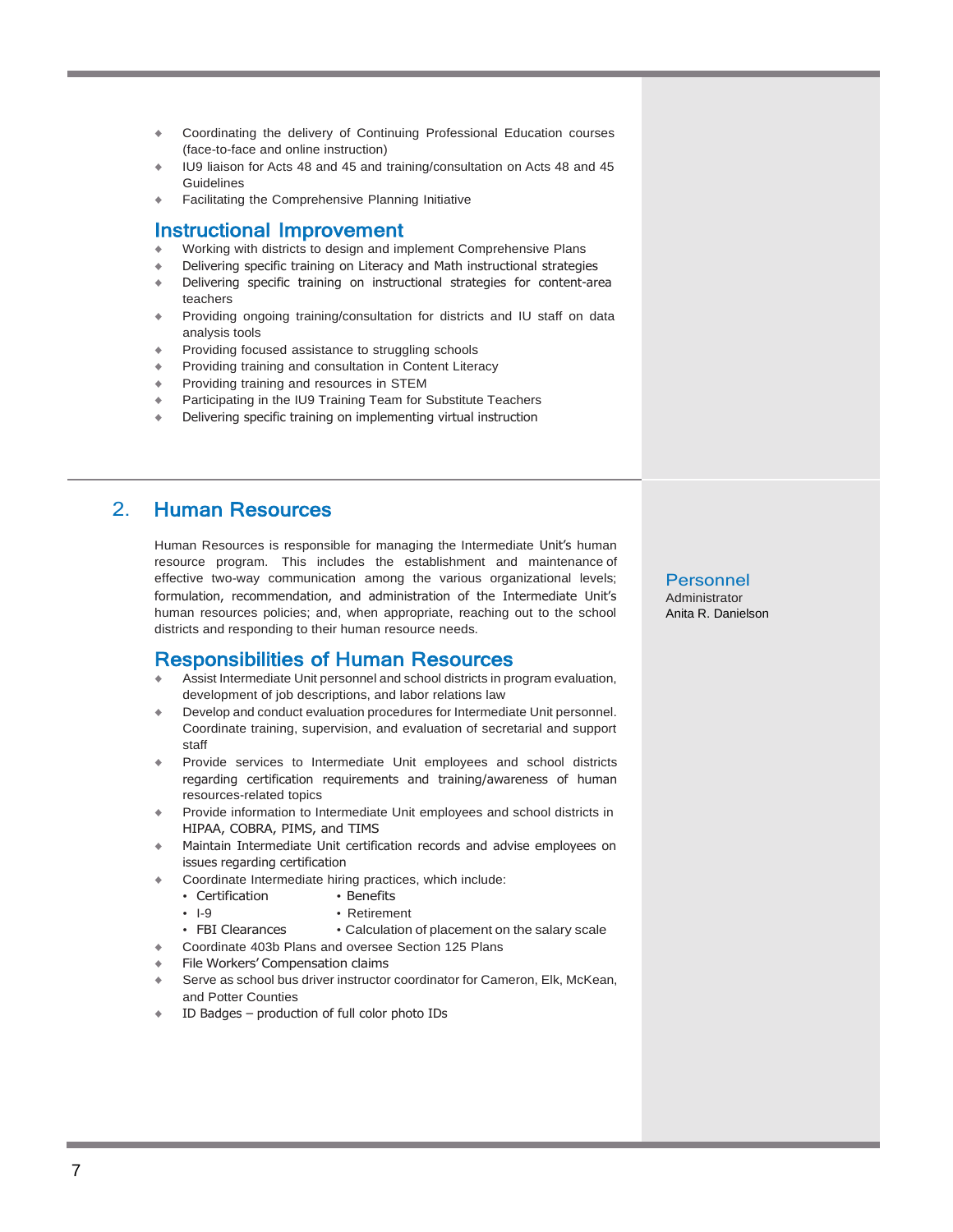# 3. Instructional Media

Instructional Media Services includes instructional technology, distance learning, printing, media, and audio-visual services including:

- ♦ IU9 Educational Technology Group—comprised of technology coordinators in all districts, meeting to discuss technology issues and solutions for schools
- Digital Streaming Video—provide access to Discovery Education digital video resources such as Digital Curriculum
- Pennsylvania Computer Fair-Regional and State-Wide computer fairs for high school and middle school students
- Professional Development—continuing professional education (CPE) and workshop programs in instructional technology
- STEM Lending Library maintain resources and provide professional development in the implementation of the resources in the classroom.

#### Budget \$215,946

#### Personnel

Instructional Technology Integrator (45%), IT Analyst (35%), 60% of the Network Administrator

Contact Person Cindy Murphy

# 4. Management

The office of Management Services provides technical assistance to districts in the following areas:

- Provide negotiations information to school administrators and solicitors
- ♦ Participate in negotiations with Seneca Highlands Education Association and Seneca Highlands Career and Technical Center Education Association
- Negotiate property and casualty insurances for the IU and CTC
- Coordinate industrial appraisals and fixed asset evaluations
- Monitor and coordinate use of IU-owned and leased vehicles to maximize use of IU resources
- Purchase school and custodial supplies through a cooperative purchasing venture
- Facilitate telecommunications and internet funding reimbursement through the E-Rate process
- Comply with State and federal regulations governing such things as asbestos, underground storage tanks, hazardous substances, disposal of medical waste and computer equipment, Americans with Disabilities Act, HIPAA, and Integrated Pest Management Plans
- North Central PASBO Group- Comprised of Business Managers in all districts, meeting monthly

The Director of Business and Management Services also oversees the operations of the Business Office, including payroll and benefit administration, cash management, budgeting, accounts payable and receivable, audit coordination and all state and federal financial reporting for the Seneca Highlands Intermediate Unit and the Seneca Highlands Career and Technical Center.

#### Budget \$29,507

Personnel Program Director (10%) and secretary (20%)

Program Director Kimberly DeGolier

**Administrator** Anita R. Danielson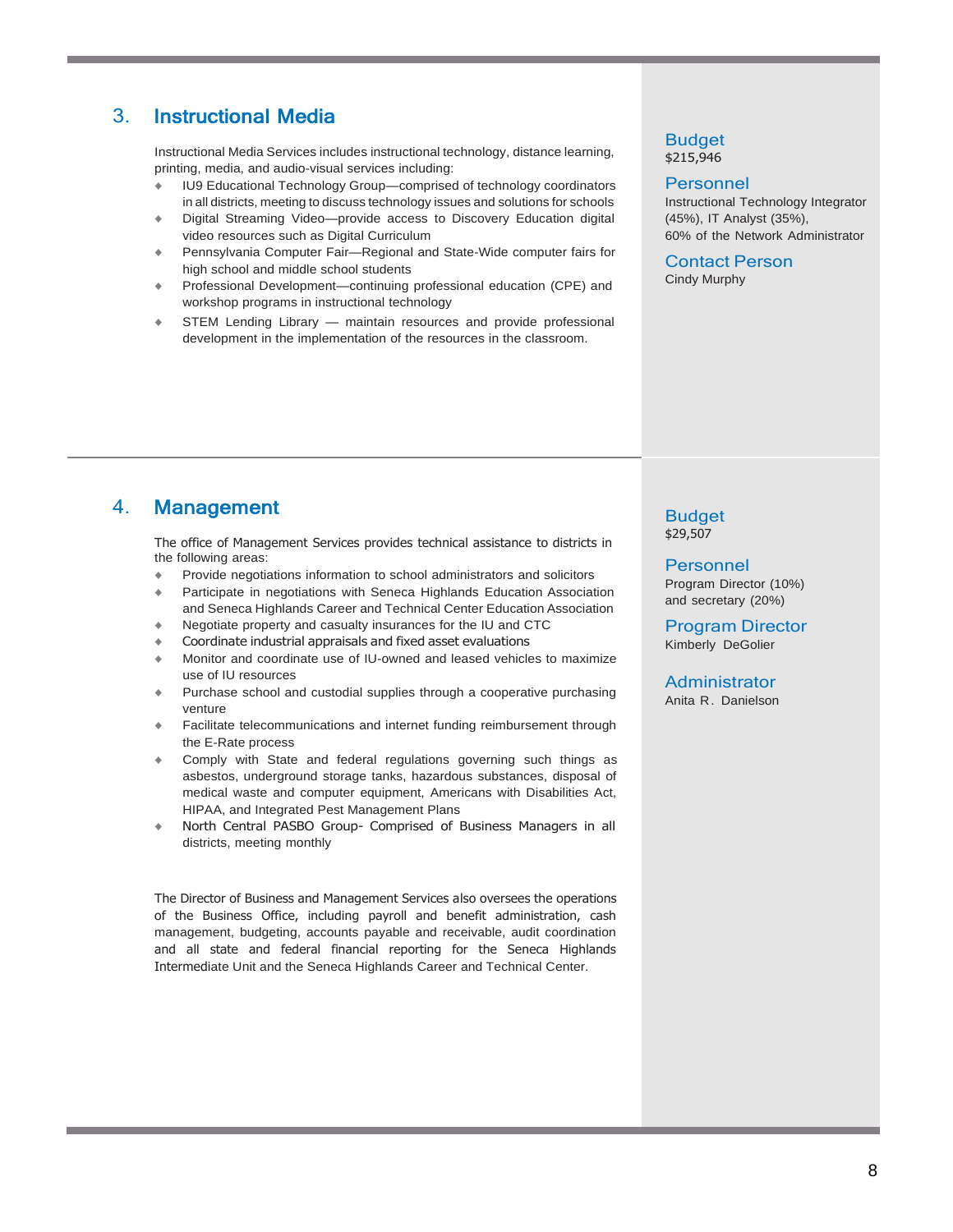# 5. Pupil Personnel

Psychological and/or consultative services for non-exceptional students and Equitable Participation evaluations.

#### Budget \$39,889

Personnel Psychologist (20%)

Contact Person Julia Anderson

# 6. Aid to Non-Public Schools — Act 89 of 1975

Remedial reading and mathematics, language arts and mathematics enrichment, and testing services to students enrolled in six non-public schools.

#### Budget \$436,662

#### Personnel

Coordinator of Special Programs (40%) is responsible for program operation. 2 full-time teachers, 1 full-time teacher (60%), 2 part-time teachers

(Services for non-public school students are paid by the State according to a per pupil allocation, \$474.26 in 2021-2022)

#### Contact Person

Kelly Davis

# Summary | General Operating Budget

Total Budget \$1,571,917 (includes \$436,662 for non-public schools)

State Funds \$554,910

### Local Funds

\$1,017,007 (includes interest and beginning cash balances)

**Note: Personnel budgeted under Building and Shared Expenses:** Custodian, Director of Business and Management (90%), 20% of Assistant to the Executive Director, 50% of Accounts Payable Clerk, Payroll Clerk, Assistant Business Manager, 50% of Administrative Assistant, 65% of IT Analyst, HR Manager, and 5% of the Technology Integrator. The costs of these personnel are distributed among all programs.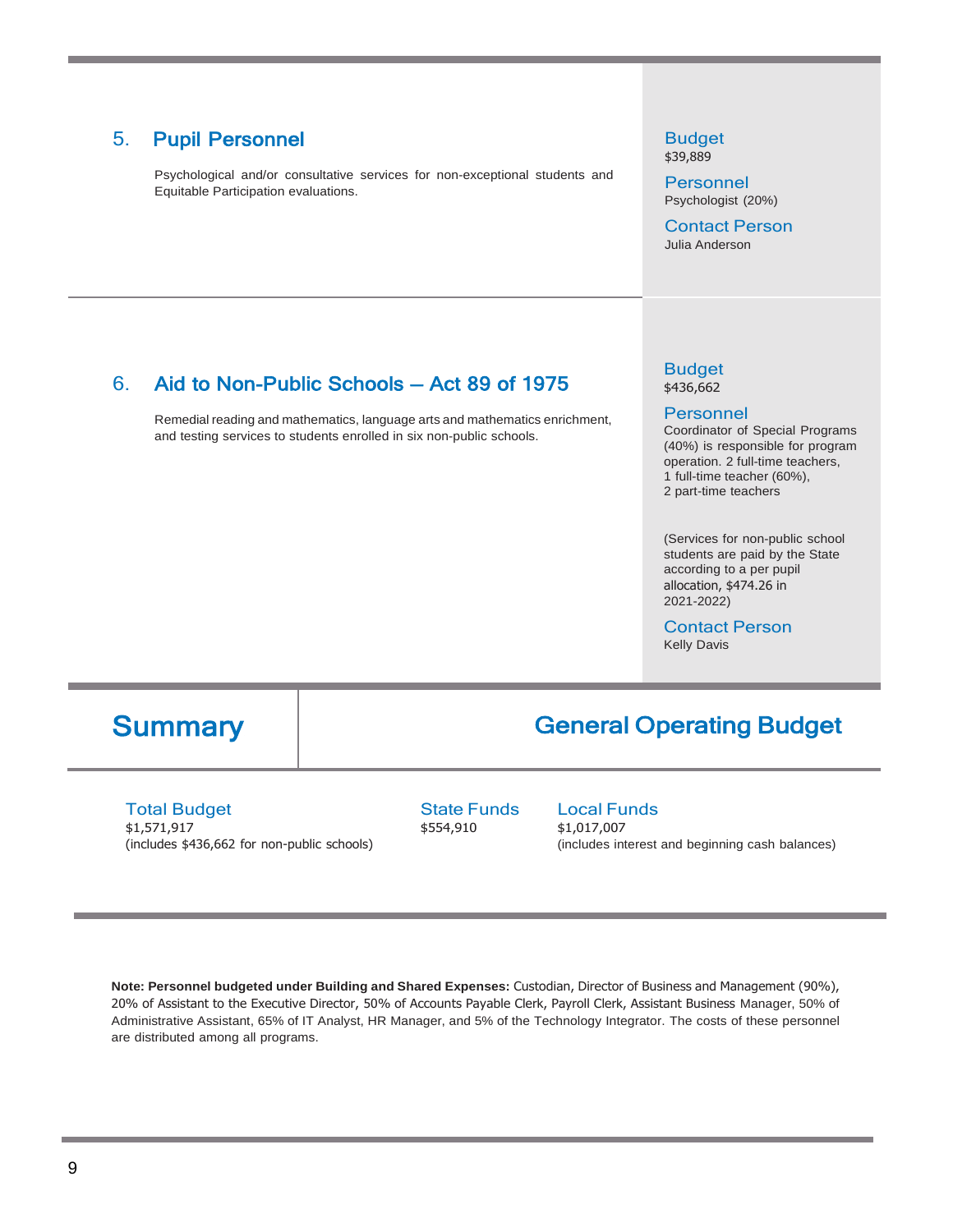# II. Programs | by Special Arrangements

# A. Title I - Every Student Succeeds Act of 2015 Budget

#### Part A - Improving the Academic Achievement of the

#### Disadvantaged

The purpose of Title I, Part A is to ensure that all children have a fair, equal, and significant opportunity to obtain a high-quality education and reach, at a minimum, proficiency on challenging state academic achievement standards and assessments.

#### The Intermediate Unit serves as consortium lead for three

#### school districts and is responsible for:

- ♦ collecting the necessary data to determine program needs
- writing the consolidated program application
- accounting and fiscal control
- serving as liaison between the Pennsylvania Department of Education and the participating school districts
- recruiting, employing and supervising teachers and paraeducators

### B. Title II - Every Student Succeeds Act of 2015

#### Part A - Supporting Effective Instruction

The purpose of Title II, Part A is to increase student achievement by improving the quality and effectiveness of teachers, principals, and other school leaders; provide low-income and minority students greater access to effective teachers, principals, and other school leaders; and to reduce class size.

#### The Intermediate Unit serves as consortium lead for three

#### school districts and is responsible for:

- ♦ collecting the necessary data to determine program needs
- ♦ writing the consolidated program application
- ♦ accounting and fiscal control
- serving as liaison between the Pennsylvania Department of Education and participating school districts

### C. Title IV - Every Student Succeeds Act of 2015

#### Part A - Student Support and Academic Enrichment Grants

The purpose of Title IV, Part A is to provide all students access to a well-rounded education; to improve school conditions for student learning; and to improve the use of technology to improve the academic achievement and digital literacy of all students.

#### The Intermediate Unit serves as consortium lead for three school districts and is responsible for:

- ♦ collecting the necessary data to determine program needs
- ♦ writing the consolidated program application
- accounting and fiscal control
- serving as liaison between the Pennsylvania Department of Education and participating school districts

\$542,238

#### Personnel

Program Coordinator (16%),

- 2 full-time teachers and
- 1 part-time paraeducator
- 1 full-time teacher (20%)
- 1 full-time teacher (40%)

In addition to the Intermediate Unit personnel listed above, school districts use Title I funds to contract services with districtemployed teachers and paraeducators.

Source of Funds Federal

Contact Person Kelly Davis

#### Budget \$75,565

Personnel Program Coordinator (4%)

Source of Funds Federal

Contact Person Kelly Davis

Budget \$38,991

Personnel Program Coordinator

Source of Funds Federal

Contact Person Kelly Davis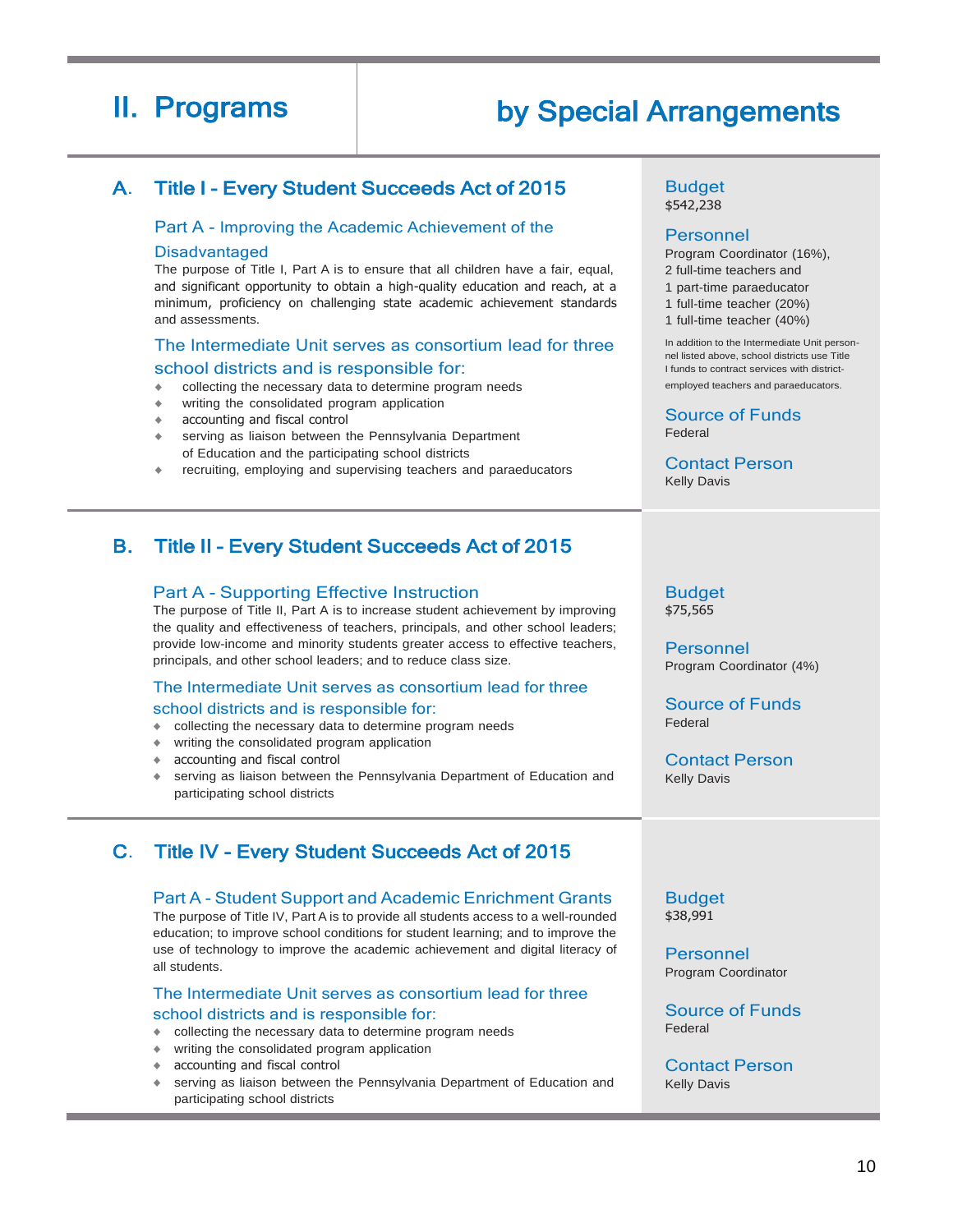# D. IU9 Technology Services

Member schools are Austin, Coudersport, Galeton, Johnsonburg, and the IU9 Career and Technical Center.

#### The following services are provided:

- Personnel: Four Technology Professionals work with districts as requested.
- Setup, Management, and Monitoring of: LANS, Firewall, Content Filter, Servers, Switches, Routers, Wireless Access Points, Backups, Imaging Solutions, Virtual Environments, Anti-Virus and Security Camera Systems
- On-site technology repair
- Working with District Leaders to: Advise on new technology initiatives, Plan purchases, Reduce technology costs, Plan recovery in the event of a disaster or cybersecurity incident, Complete summer projects and assist or lead E-rate Category 2 projects.

Budget \$237,443

#### Personnel

Network Administrator (40%) Network Specialist (100%) Network Specialist (50%) LAN Technician (100%)

Source of Funds Local

Contact Person Ed Bell

# E. Virtual Academy

This program provides virtual learning opportunities for the school districts in IU9. The IU9 partners with Allegheny Intermediate Unit 3's Waterfront Learning program to offer schools the ability to provide online courses in which students can participate on a full or part-time basis. IU9 acts as the liaison between the school districts and Waterfront Learning.

Budget \$300,000

Personnel Assistant to the Executive Director acts as liaison

Source of Funds Local

Contact Person Anita R. Danielson

# F. Legislative Service (occasional)

To determine impact of significant legislation on the constituent districts and the Intermediate Unit and to convey to State Legislators and their staff members our position on the legislation

Contact Person Brock R. Benson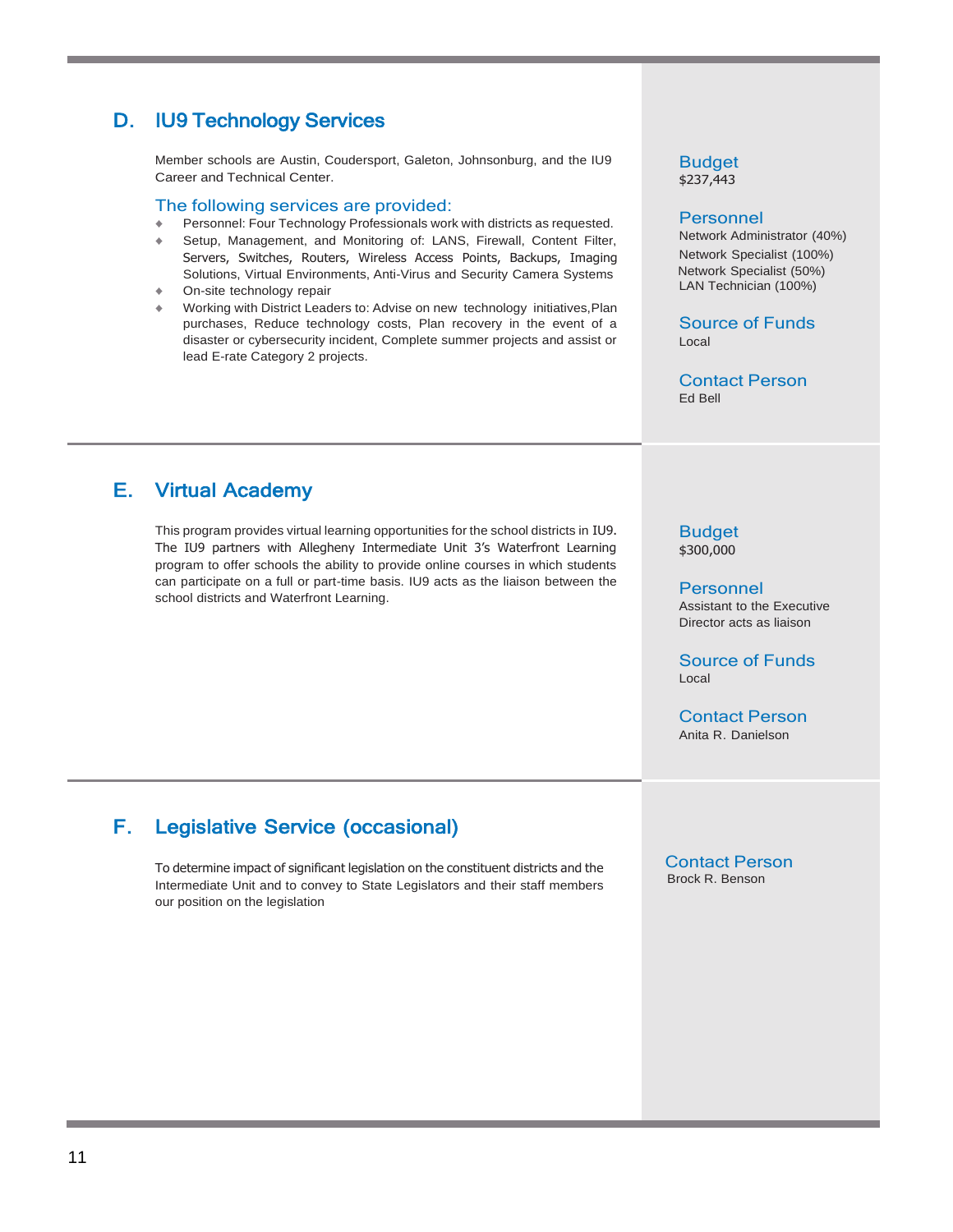# III. Special Education

# A. Services to Disabled Children

Contracted Special Education programs and services are provided to fourteen of our member school districts. These services include Learning Support, Life Skills Support, Autistic Support, and Emotional Support classes. Additional program services include Speech/Language Support, Vision Support, and Hearing Support, and counseling. Occupational and Physical Therapy services are also coordinated through the Special Education Program.

Staff and program supervision as well as psychological services are afforded at each level of support.

In addition to the program staff listed, the equivalent of one full-time person is responsible for transportation and to process payments for contractors to de- liver transportation services to special education and early intervention student throughout the IU as well as three part-time bus aides.

#### **Budget**

\$6,188,065 (instructional) \$972,757 (transportation)

#### Personnel

2.5 Instructional Supervisors, 2 full-time Psychologists,3 part-time Psychologists, 36.25 teachers, 3 full-time social workers, 26 classroom paraeducators, (16 full-time, 10 part-time), 2 interpreters, 2 part-time nurses

and a secretary (90%)

Source of Funds Local

Program Director Julia Anderson

# B. Core Services

For administering special education programs operated by the Intermediate Unit, providing and maintaining central and satellite office space for all services, assisting school districts to implement and to operate special education and to comply with laws and regulations, and for assisting the State to implement initiatives.

#### Budget \$1,186,353

#### Personnel

Executive Director (20%) Program Director (90%) a psychologist (30%) 3 occupational therapists, 3 occupational therapy assistants, 2 physical therapists, 1 part-time physical therapy assistant, 1.7 secretaries, and 3 part-time custodians

Source of Funds **State** 

Contact Person Julia Anderson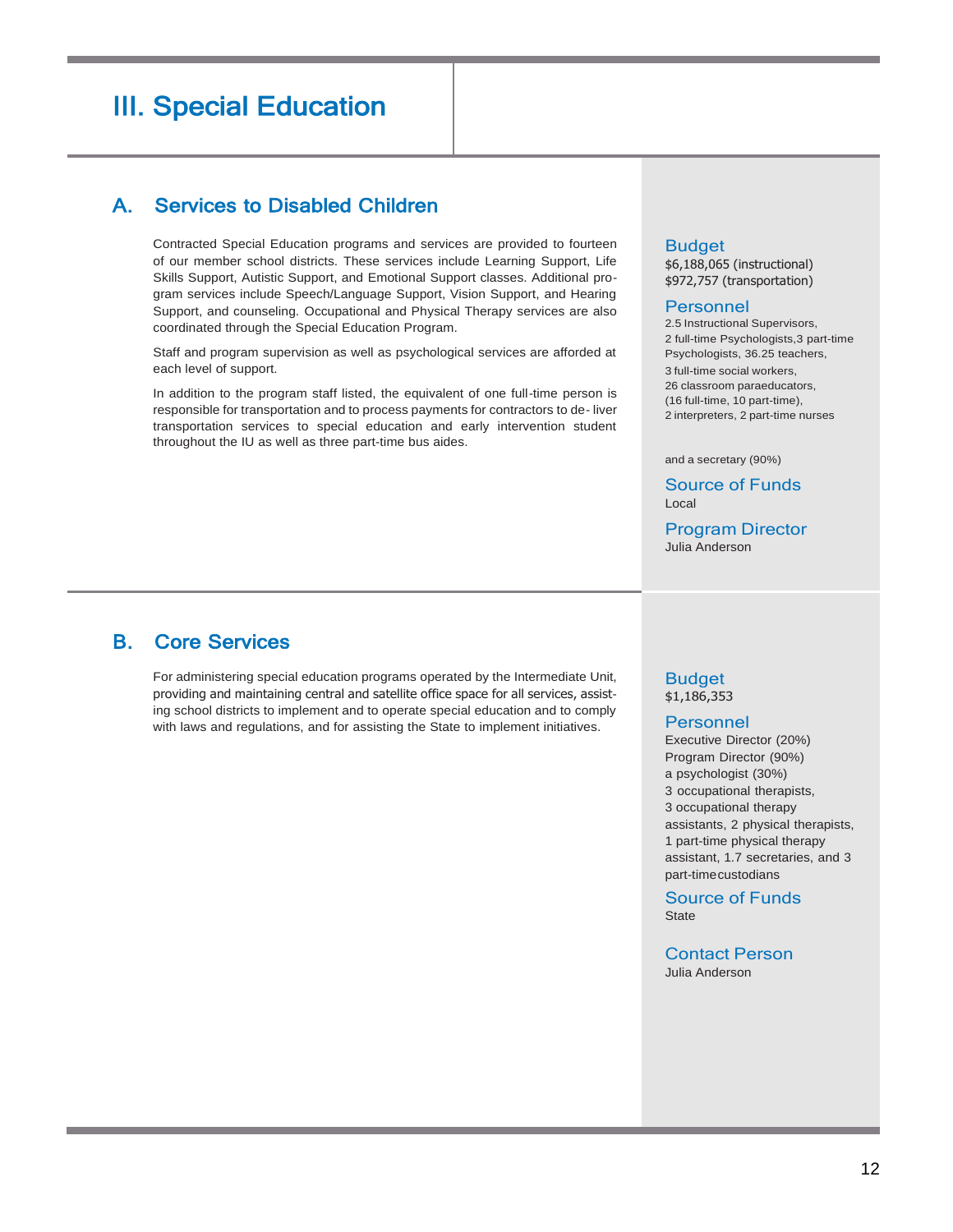# C. Federal Programs related to Special Education

# 1. IDEA-B (Education of Disabled)

#### **a. Component I**

(Pre-School Disabled)

Funding is provided to support and provide educational programs for Early Intervention students (ages 3 to 5). The Seneca Highlands Intermediate Unit is the MAWA (Mutually Agreed upon Written Agreement) holder. It contracts with the Pennsylvania Department of Education to carry out this function in the four-county area.

#### **b. Component II**

(Instructional Support System of PA)

Each Intermediate Unit is required to provide consultation and sup- port to school districts within its area of service. This consultationand support includes the following areas: reading, behavior, autism, inclusion, transition, least restrictive environment, STEM, Equity and assistive technology.

#### **c. Component III**

(Instructional Support and Extended School Year Program {beyond 180 days} for severely disabled children)

#### **Equitable Participation**

Requires Intermediate Units to conduct special child find activities to locate those children eligible for special education who are attending private schools (placed by parents, not the local education agency), and provide benefits to them. Adetermination of the proportionate amount of federal funds to serve parentally-placed private school children eligible for special education will be calculated. Services are provided through direct and/or alternative programs which are mutually agreed upon by the Intermediate Unit and private school officials. The Component III budget includes \$22,154 for this purpose.

#### Budget \$361,333

#### Personnel

Early Intervention Supervisor, Instructional Supervisor (20%), secretary (35%), 1 teacher, and 3 part-time paraeducators

Contact Person

Julia Anderson

#### Budget \$649,770

#### Personnel

5.2 full-time Training and Consultation (TaC) staff and a secretary (20%)

Contact Person Julia Anderson

Budget \$2,242,674

#### Personnel

1 Psychologist, Instructional Supervisor (10%),2.75 Autistic Sup-port teachers, 8 paraeducators (2 full time, 6 part-time), Secretary (50%), 1 Community-Based Vocational Coordinator, 3 Community-Based Vocational Assistants, (2 full time, 1 part-time), 1 CTC Learning Support teacher, 1 secretary, and stfto provide extended school year programs and services

In July 2021, the Extended School Year program was provided for 56 school-age, disabled students

#### Contact Person

Julia Anderson

# 2. IDEA Section 619

This program provides services to pre-school disabled children. Funding is provided to supplement programs for students (ages 3 through 5) with disabilities and/or developmental delays who are enrolled in Early Intervention.

#### Budget \$150,699

Personnel

Service Coordinator (70%) and secretary (65%)

Contact Person Julia Anderson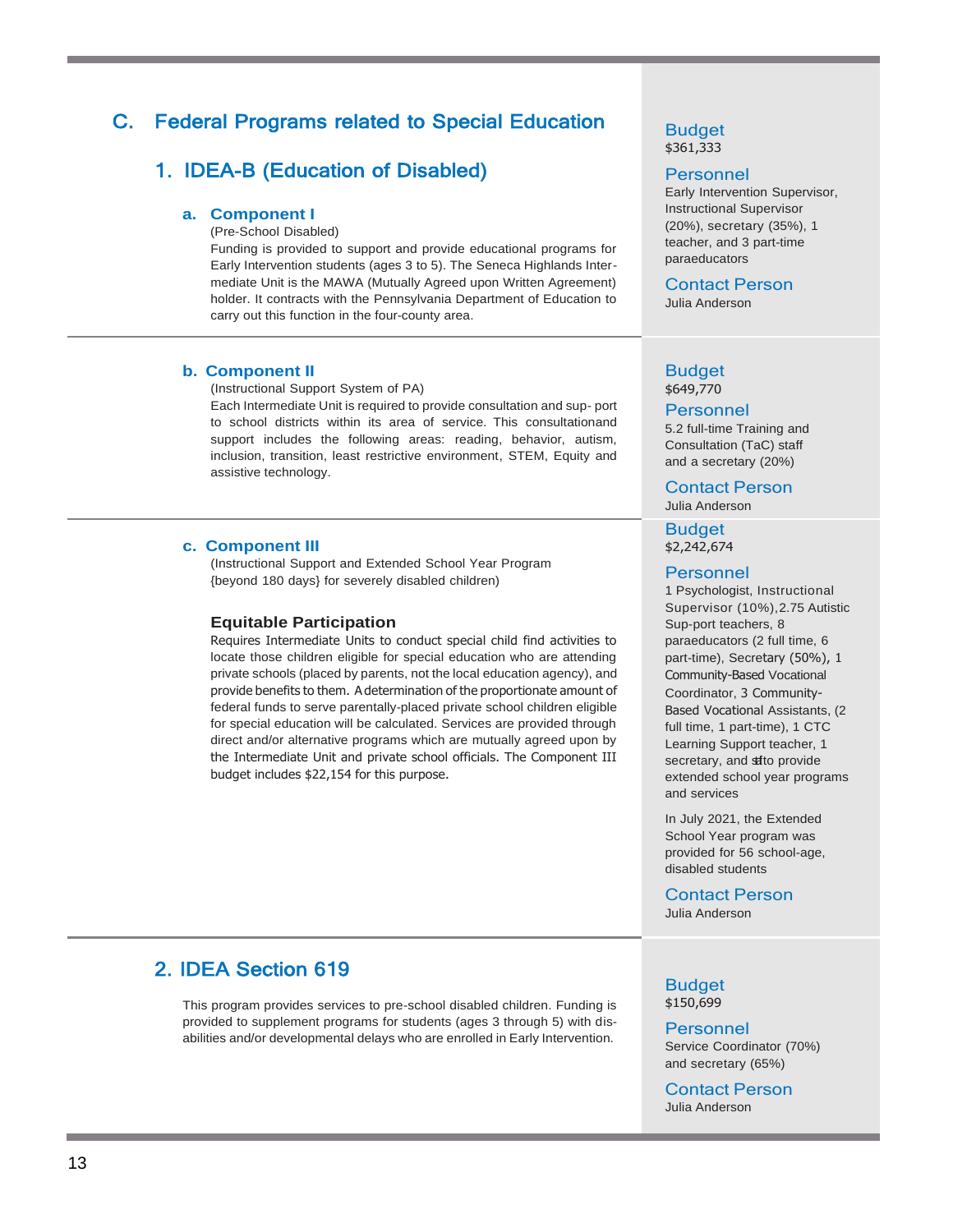### 3. Medical ACCESS

A medical assistance program through which school districts and Intermediate Units may request reimbursement for certain health-related services provided to early intervention and special education students. These services include occupational therapy, physical therapy, speech, hearing, nursing orientation and mobility, counseling, and personal care aide. To be eligible for reimbursement through ACCESS, a student must have a Medical Asassistance card, parental consent to bill Medical Assistance, an IndividualizedEducation Plan (IEP) which lists recommended health-related services, and verification by a medical practitioner that these services are necessary. Costs are then billed to a special Medical Assistance fund via Public Consulting Group (a contractor of the Pennsylvania Department of Education). Fundsgenerated and placed in the IU Nine ACCESS account are used to reduce the cost of providing special education in school districts and State-funded Early Intervention. There are approximately 282 schoolage students and 187 Early Intervention students currently enrolled in the program.

# D. State Financed Early Intervention Program

A program for disabled children from age three to age five who reside in one of the member school districts. Services are provided in IU-operated pre-school classrooms, in partnership with Head Start, PreK Counts, and privately-operated pre-schools, and in the home.

#### Budget \$597,694

#### Personnel

1.3 secretary and 1 part-time paraeducator

Source of Funds Federal

Contact Person Julia Anderson

#### Budget \$2,667,724

### Personnel

Psychologist (20%), 3.3 Service Coordinators, 10 teachers (8 full-time, 2 parttime), 9 speech therapists , (7 full time, 2 part-time), 8 part-time paraeducators, part-time hearing, vision, and physical/occupational therapy services

Contact Person

Julia Anderson

# E. Local Early Intervention Program

McKean County Commissioners contract with the Intermediate Unit to provide a program for disabled children--birth to age three. The Commissioners receive funding from the Department of Public Welfare under Act 212.

#### Budget \$487,404

#### Personnel Director (10%), 5 Service Coordinators and a secretary

Contact Person Julia Anderson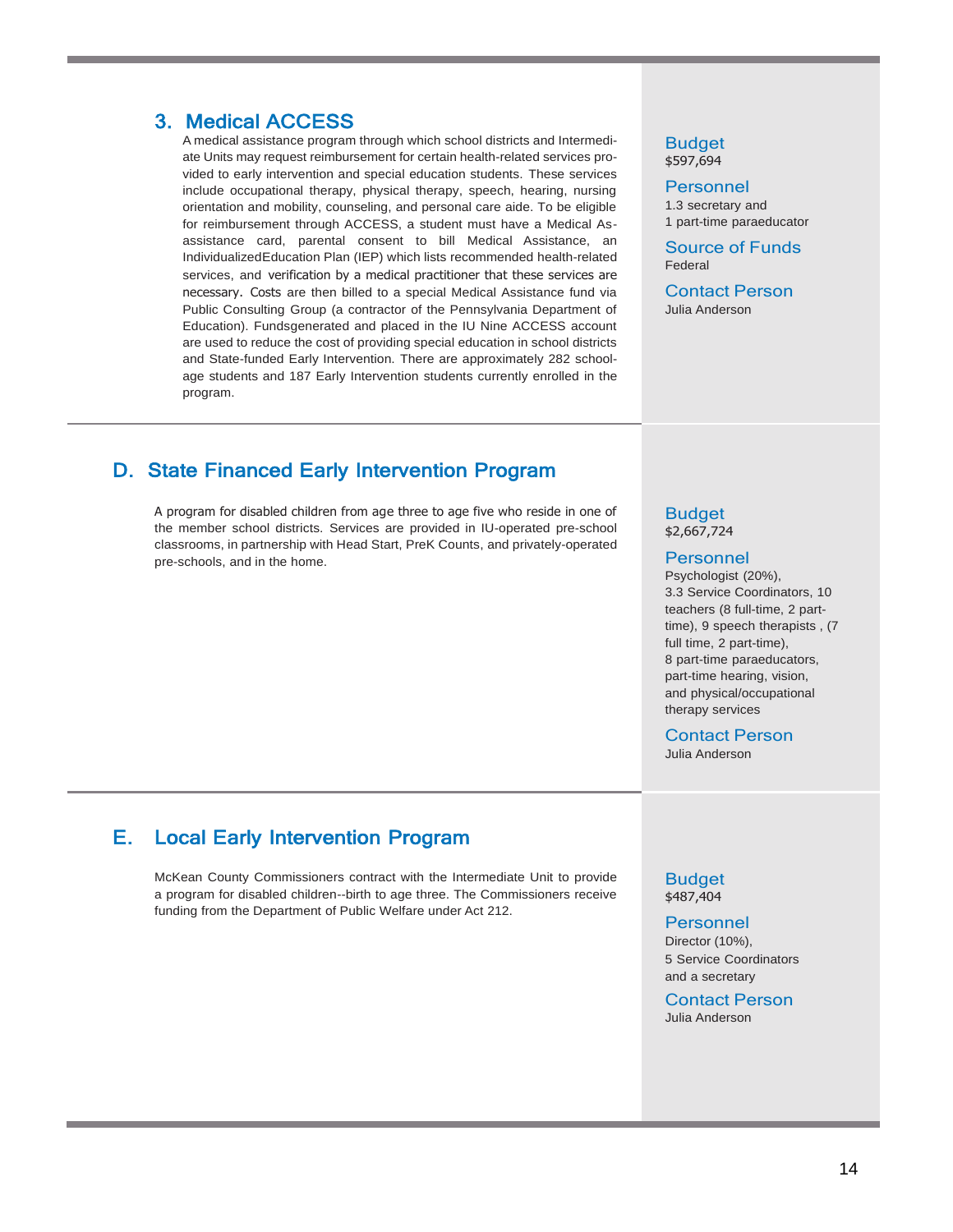# IV. Seneca Highlands Career and Technical Center (CTC)

# A. Secondary Program

Nine Vocational-Technical Programs for 295 students

#### Vocational-Technical Programs

Culinary Arts **Automotive Mechanics** Automotive Mechanics Heavy Equipment Maintenance Early Childhood Education Homeland Security **Welding Technology** Networking Technology **Engineering Technology** 

Health Assistant **Building Construction Occupations** 

# **B. Adult Education Budget All Accords** Budget **Budget**

Adult evening programs for out-of-school people from the area as we work cooperatively with the Potter County Education Council. Additional service: cooperative with Department of Transportation to certify people to inspect motor vehicles.

# C. Cooperative Vocational Education **Budget** Budget

Vocational-Technical career training for 57 (30 consortium, 22 Ridgway, 5 Johnsonburg) students through cooperation of eleven school districts and industries, businesses, professions, and service agencies. An additional 11 students are receiving work experience through the CTC Capstone Program.

# D. Perkins IV

The learning facilitator helps students who are at risk of failing their CTC program or home school academic course of study to remain in school.

#### Budget \$2,344,744

#### Personnel

Executive Director (10%), Program Director,

Network Specialist (50%), 10 teachers, math instructor, Learning Facilitator, 4 part-time paraeducators, secretary, maintenance supervisor, and 3 custodians (1full-time, 2 part-time)

Source of Funds Local

Program Director James Young

# \$4,000

Personnel part-time instructors

Source of Funds Tuition

Contact Person James Young

\$30,676

Personnel Teacher-Coordinator (20%)

Source of Funds Local

Contact Person James Young

#### **Budget** \$126,304

Personnel Learning Facilitator (80%)

Source of Funds Federal/Local

Contact Person James Young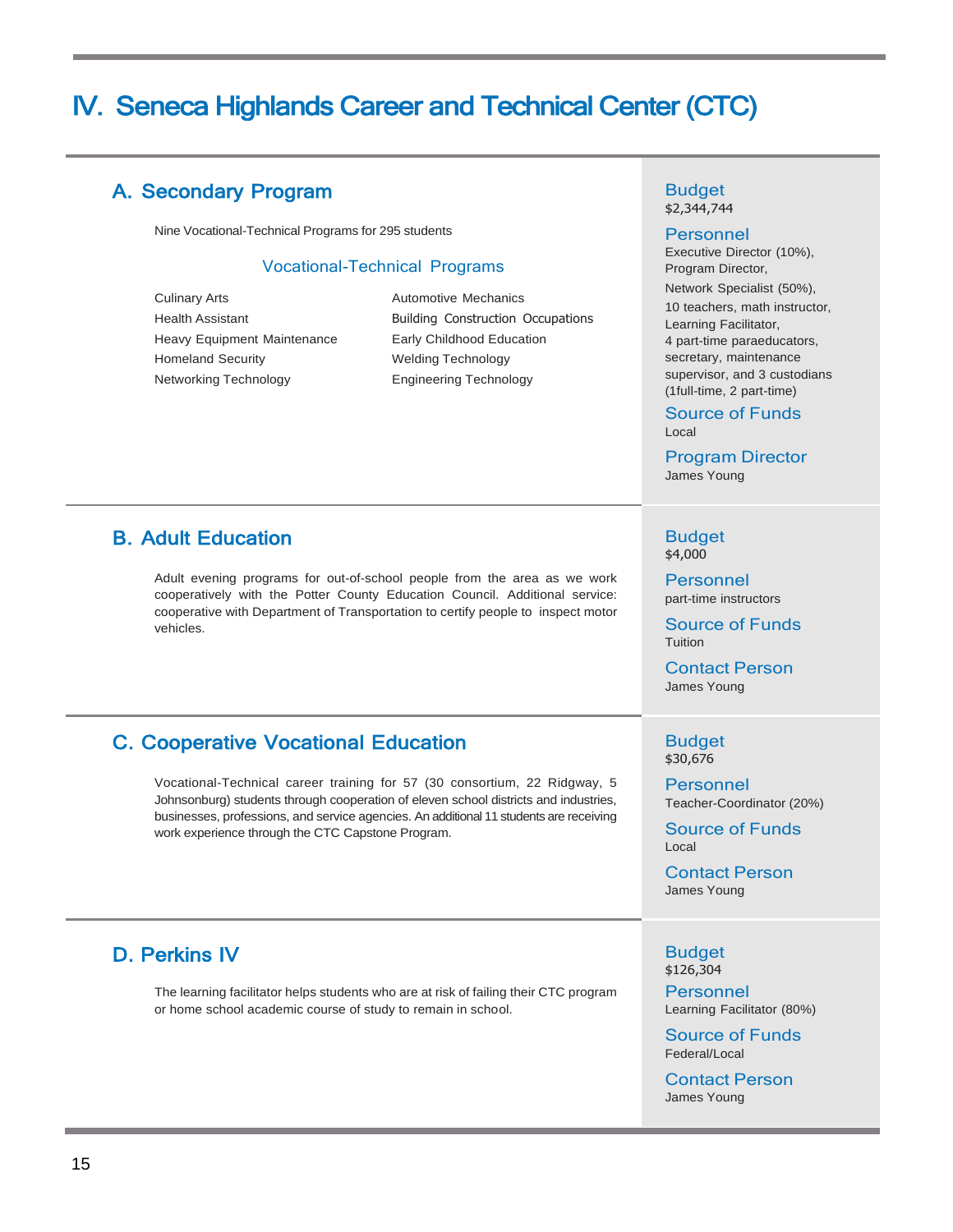# V. Adult Programs

# Adult Education **Budget Budget**

Adult basic education programs are funded by the Pennsylvania Department of Education, Division of Adult Education, to provide a full range of instructional services that prepare Pennsylvanians looking to develop the basic skills necessary to participate fully in the education of their children, find and keep familysustaining employment, or obtain a secondary school credential.

# \$543,870

#### Personnel

Coordinator responsible for program (40%), 3 full-time teachers/case managers, one staff member assisting with professional development, and volunteers

#### Source of Funds

\$287,609 \$95,870 \$160,391 Federal Local State

### Contact Person

Kelly Davis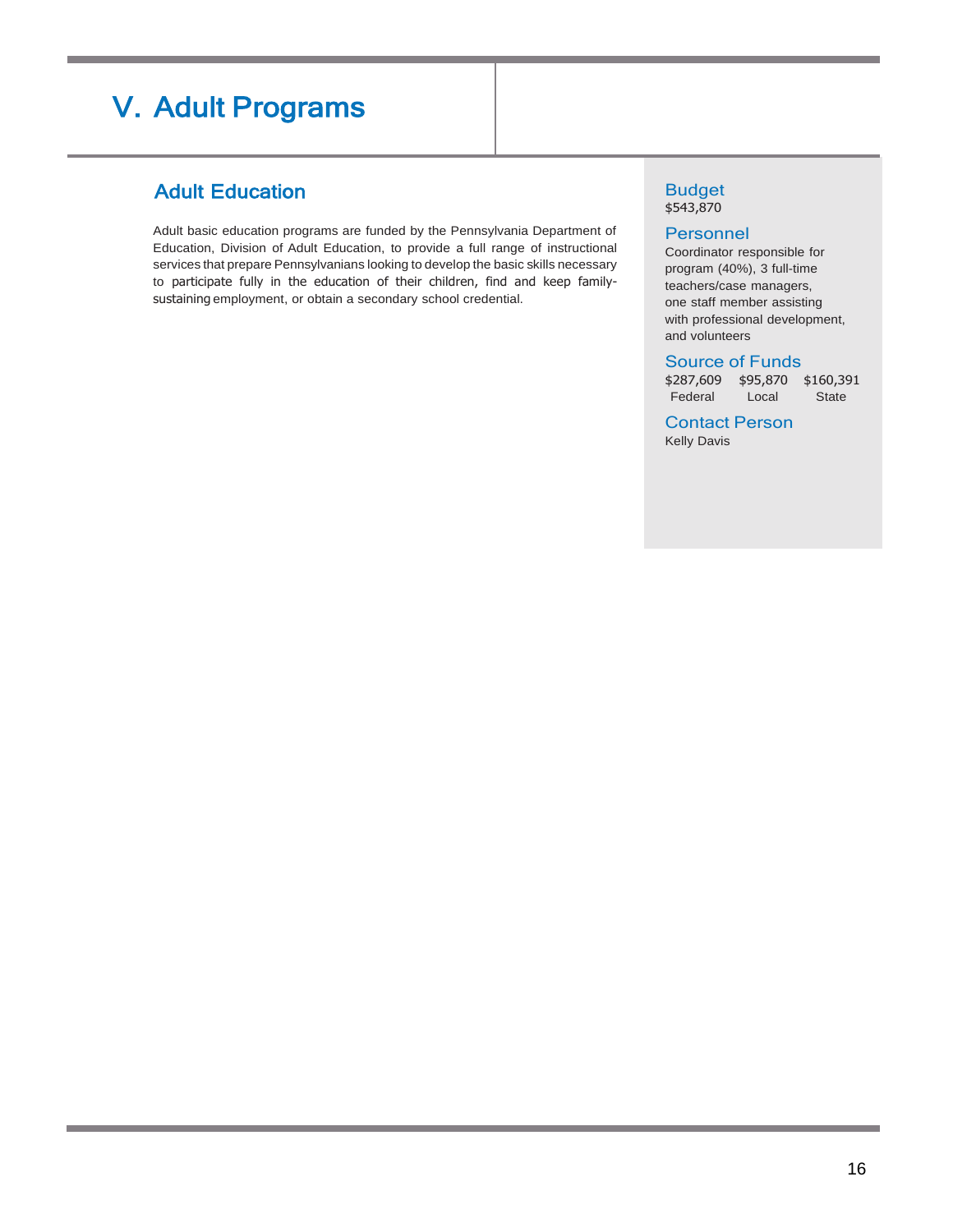# Budgets and Personnel

# Summary 2021/2022

| Program                                                                  |                                                             | <b>Total</b><br><b>Budget</b> | <b>Employees</b> |                | <b>Students</b> |  |
|--------------------------------------------------------------------------|-------------------------------------------------------------|-------------------------------|------------------|----------------|-----------------|--|
|                                                                          |                                                             |                               | full-time        | part-time      | served          |  |
| <b>General Operating</b>                                                 |                                                             | \$1,135,255                   | 6.7              |                | 11,720          |  |
| Act 89 (non-public school program)                                       |                                                             | 436,662                       | 3.01             | 2              | 490             |  |
|                                                                          | Shared (business office, Human Resources, & building staff) |                               | 6.8              |                |                 |  |
| Title I Part A (Improving the Academic Achievement of the Disadvantaged) |                                                             | 542,238                       | 2.56             | 1              | 1009            |  |
| Title II Part A (Supporting Effective Instruction)                       |                                                             | 75,565                        | .04              |                |                 |  |
| Title IV Part A (Student Support and Academic Enrichment Grants)         |                                                             | 38,991                        |                  |                |                 |  |
| <b>IU9 Technology Services</b>                                           |                                                             | 237,443                       | 1.9              |                |                 |  |
| <b>IU9 Virtual Academy</b>                                               |                                                             | 300,000                       |                  |                | 95              |  |
| <b>Special Education</b>                                                 | Instruction (disabled)                                      | 6,188,065                     | 62.65            | 15             | 658             |  |
|                                                                          | <b>Core Services</b>                                        | 1,186,535                     | 11.1             | 4              |                 |  |
|                                                                          | Transportation                                              | 972,757                       | .5               | 5              | 218             |  |
|                                                                          | <b>Federal Assistance for Special Education (IDEA-B)</b>    | 3,253,777                     | 19.15            | 10             |                 |  |
| <b>Medical ACCESS</b>                                                    |                                                             | 597,694                       | 1.3              | 1              |                 |  |
| Pre-School Programs + IDEA Section 619                                   |                                                             | 150,699                       | 1.35             |                |                 |  |
|                                                                          | Early Intervention (State)                                  | 2,667,724                     | 18.5             | 13             | 544             |  |
|                                                                          | + Early Intervention (Local)                                | 487,404                       | 6.1              | 1              |                 |  |
| <b>Career and Technical Center (CTC)</b>                                 |                                                             | 2,344,744                     | 16.4             | $\overline{7}$ | 238             |  |
| <b>CTC Adult Education</b>                                               |                                                             | 4,000                         |                  |                |                 |  |
| <b>Cooperative Vocational Education</b>                                  |                                                             | 30,676                        | .2               |                | 68              |  |
| <b>Carl D. Perkins Vocational</b>                                        |                                                             | 126,304                       | .72              | 2              |                 |  |
| <b>Adult Education</b>                                                   |                                                             | 543,870                       | 3.4              |                | 271             |  |
|                                                                          |                                                             |                               |                  |                |                 |  |
| <b>TOTAL</b>                                                             |                                                             | \$21,320,221                  | 162.38           | 61             |                 |  |
|                                                                          |                                                             |                               | $(223.88)^*$     |                |                 |  |

\* does not include 12 contractors who transport students

#### **Notes**

There are no employees shown for some programs because the responsibilities are assumed by people already counted in others.